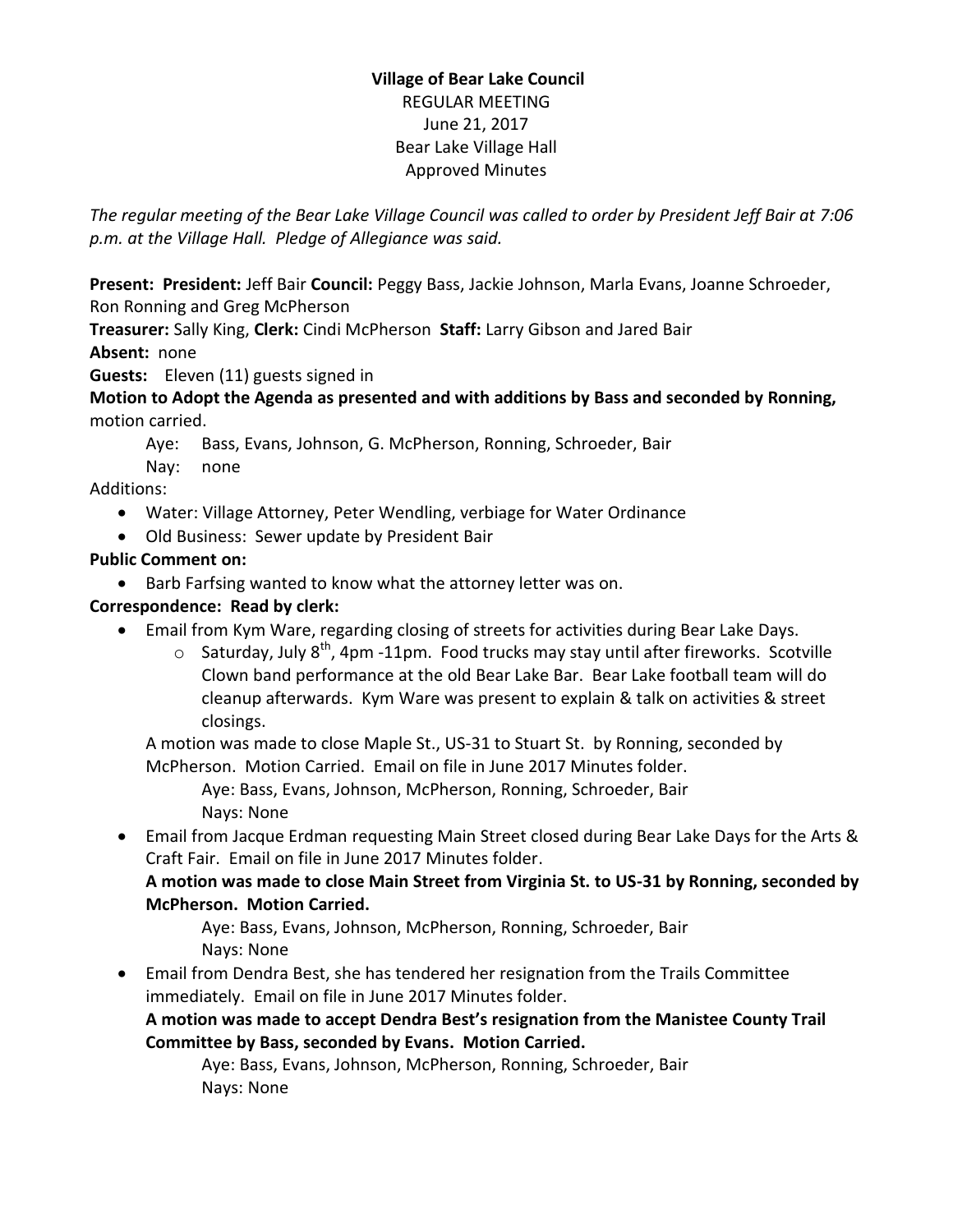#### **REPORTS:**

**Approval May 17, 2017 regular meeting minutes:** 

 **Motion to approve minutes from May 17, 2017 Regular Meeting by Evans, seconded by McPherson. Motion Carried.**

Aye: Bass, Evans, Johnson, McPherson, Ronning, Schroeder, Bair Nay: None

**Approval May 26, 2017 Special Meeting, Plow Truck Grant minutes:** 

- **Motion to approve minutes from May 26, 2017 Special Meeting of the Plow Truck grant by Bass, seconded by Evans. Motion Carried.**
	- Aye: Bass, Evans, Johnson, McPherson, Ronning, Schroeder, Bair Nay: None
- **Maintenance Report:** Read by Jared Bair**.** Written report on file with June 2017 minutes
- **Treasurer's Report:** read by King. Written report on file in the June 2017 minutes binder.

| Equipment Fund checking/savings total | 3,265.72  |
|---------------------------------------|-----------|
| <b>Honor Bank CD</b>                  | 26,014.55 |
| Minor Street checking/savings total   | 16,021.22 |
| Major Street checking/savings total   | 32,532.29 |
| Park checking/savings total           | 24,427.49 |
| Park CD#2                             | 32,991.14 |
| Water checking only                   | 18,988.03 |
| <b>Money Market Account</b>           | 10,063.04 |
| General checking/savings total        | 48,367.89 |

**Motion to accept the Treasurer's Report by Ronning seconded by Bass, motion carried.**

Aye: Bass, Evans, Johnson, McPherson, Ronning, Schroeder, Bair

- Nay: none
	- o Amendments to Budget 2017-2018
		- **A motion was made to approve amendments as listed below to the 2017- 2018 budget by Bass, seconded by Johnson. Motion carried.**

Aye: Bass, Evans, Johnson, McPherson Ronning, Schroeder, Bair Nays: None

- General Fund/ add new acct. trash bags expense \$465
- General Fund/Office Expense increase to \$1,400
- General Fund/Trees increase to \$6800
- Park Fund/Equipment Rental expense amount Tabled until July 19, 2017 meeting
- Minor Street Expense Fund/Increase Repair (outsourced) \$240, by reducing Gas & Oil to \$2300
- o At the request of the USDA & Rural Development, repayment of loan for construction of new DPW building (approx.. \$310k over 30 yrs.) must be amended into the 2017- 2018 Village Budget. Loan repayment per month approx.. \$1,225-\$1500)
	- **Motion to amend the budget for repayment of DPW building in 2017-2018 Budget as follows: General \$1,800, Water \$7,200, Park \$1,800, Major \$3,600, Minor \$3,600, by Bass, seconded by McPherson. Motion Carried**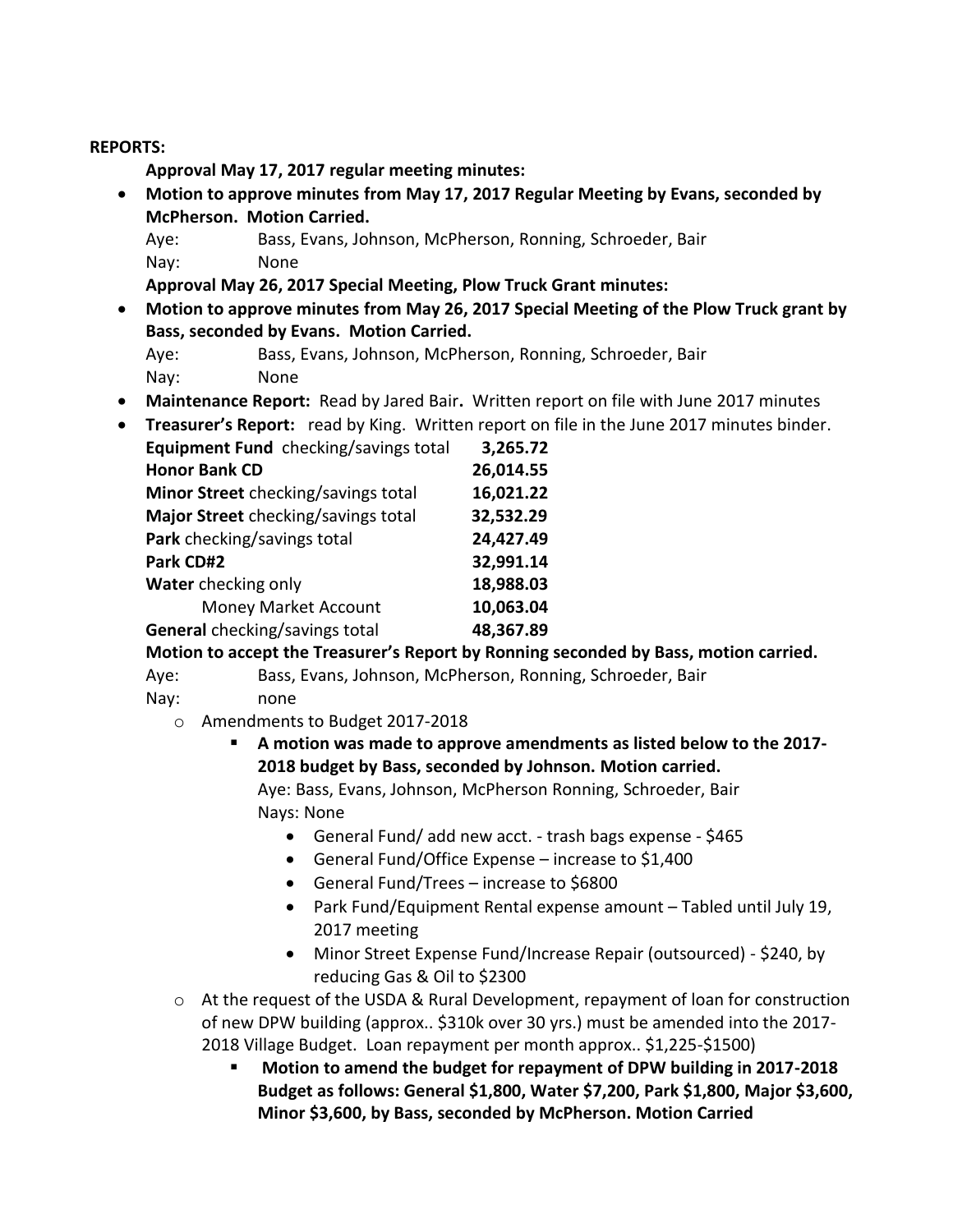Yays: Bass, Evans, Johnson. McPherson, Ronning, Schroeder, Bair Nays: None

- o Additional payees to Authorization Disbursement Policy
	- **A motion was made to add Allied Waste/Republic Services and US Post Master to the monthly Payment Authorization Policy by Bass, seconded by Johnson. Motion Carried**

Ayes: Bass, Evans, Johnson, McPherson, Ronning, Schroeder, Bair Nay: None

- o New Emergency Check signee, Honor Bank
	- **A motion was made to replace Gloria Edwards as Emergency Check signer to Joanne Schroeder, as 3rd signee by Bass, seconded by Johnson. Motion Carried**

Ayes: Bass, Evans, Johnson, McPherson, Ronning, Schroeder, Bair Nay: None

## o Payroll Policy

 **A motion was made to accept the Payroll Policy as presented by Bass, seconded by McPherson. Motion Carried** 

> Ayes: Bass, Evans, Johnson, McPherson, Ronning, Schroeder, Bair Nay: None

 **Bills to be paid** were read by Clerk. A last minute addition to list: reimbursement to Jeff Bair from General Fund for \$28.89 (materials for a temporary ramp to the Village Office back door.)

**Motion to pay the bills with addition by Ronning, seconded by McPherson. Motion carried.**

Aye: Bass, Evans, McPherson, Ronning, Schroeder, Bair Nay: none Absent: Johnson

 **Reimbursements to the General Fund and Equipment Fund** were read by President Bair. Total to General Fund: \$1,694.00, Total to Genral Fund: \$1,573.48

## **Committee Chair Reports:**

**Park:** President Bair, no report but camp sites are filling up.

**Streets, Trees, Signs, Lights, Sidewalks:** No report. Clerk McPherson explained there is no needed for Main Street closing as stated on the agenda. The Water Shed Event no longer needs it closed.

**Water:** Ken Mlcek from Fleis & Vanderbrink report on water well project. Plan have been reviewed & approved by USDA. Permits were submitted to DEQ and F&V are now working through their questions. Waiting on paperwork from village attorney. Waiting on approval to USDA.

Treasurer King reported attorney Wendling responded to her request for new verbiage for the Water Ordinance with a letter which included a full page of questions and suggestions in regards to the current Water Ordinance and Rules & Regulations. Trustee McPherson recommended the Water Committee meet and address the attorneys concerns and return to July council meeting with suggestion for incorporating into Water Ordinance. Water committee: Johnson, Jared Bair and Gary McBride.

**Buildings, Grounds & Equipment: Blight/CABA:**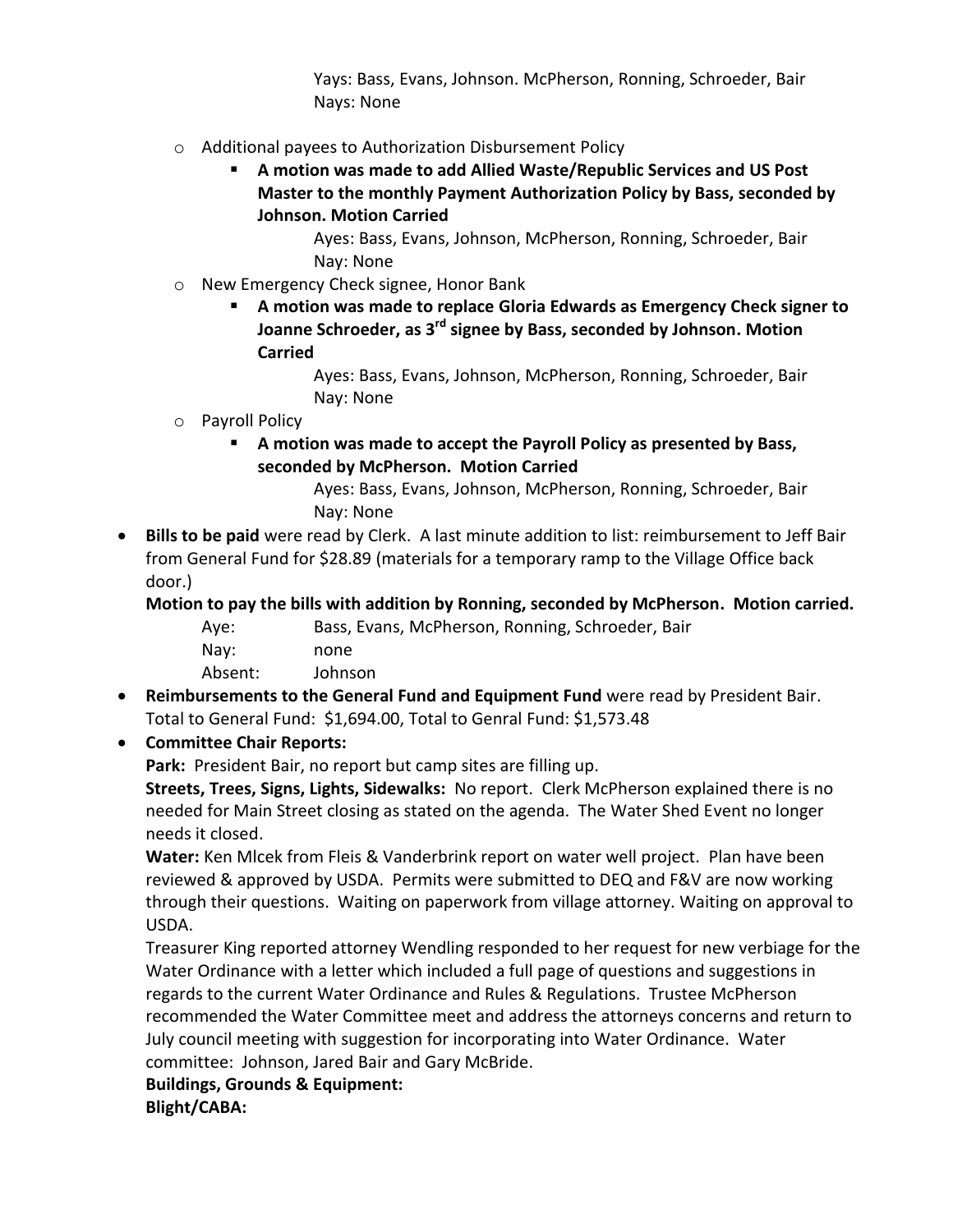Gibson gave a verbal report. Written report on file in June 2017 minutes folder. Eleven Blight letters were sent out. A total of 4 property owners have responded, 1 resolved, others have until 6/26/17 to respond. Gibson will follow up with posting official notices on properties where owners have failed to respond.

# CABA – No report

**Planning Commission:** Chairperson Barb Farfsing gave a report on Planning Commissions June meeting. Report on file in June 2017 minutes folder. Farfsing reviewed Planning Commission By-Laws.

**A motion was made to adopt the Planning Commission By**-Laws as presented by Evans, seconded by McPherson. Motion carried.

Aye: Bass, Evans, Johnson, McPherson, Ronning, Schroeder, Bair Nay: none

**Manistee County Trail Committee Report:** McPherson reported there was no meeting in June, next meeting is July 10, 2017.

**Bear Lake Improvement Board:** McPherson gave a verbal report. Survey completed June 6, treatment done 6/20/17 for milfoil eradication. Area down to 15 acres which needed treatment. July 20<sup>th</sup> is the 5 yr. meeting at the Manistee County Road Commission at 7pm. This is a public meeting.

**Ad Hoc – Policy, Resolution & Ordinance Committee** – No report Looking for a volunteer student to help out. President Bair mention a possible student, he will follow up with Jeff Harthun.

## **OLD BUSINESS**

 Sewer update by President Bair: Arcadia has a meeting to determine if they will join the sewer group. The group has missed deadline grant cycle. If the group would move forward without Arcadia, cost would be \$8-10k. The group will wait to see what Arcadia decides.

## **NEW BUSINESS**

- A motion was made to purchase material (approx.. \$269.51) for a new cedar rail fencing at Bear Lake park/beach across from Blarney Castle gas station. Additional: to purchase a skill saw and reimburse President Bair for purchases, by Ronning, seconded by McPherson. Motion carried.
	- Aye: Bass, Evans, Johnson, McPherson, Ronning, Schroeder, Bair Nay: none Absent: Johnson
- A motion was made to appoint council member, Greg McPherson as the council representative to the Lake Board Improvement board by Evans, seconded by Bass. Motion Carried.
	- Aye: Bass, Evans, Johnson, McPherson, Ronning, Schroeder, Bair Nay: none
	- Absent: Johnson
- A motion was made by Evans to adopt the Village of Bear Lake Donation Acceptance Policy with corrections by Evans, seconded by McPherson. Motion carried.

Aye: Bass, Evans, McPherson, Ronning, Schroeder, Bair

- Nay: none
- Absent: Johnson

Correction: Last sentence: This policy was adopted by the BBB- Bear Lake Village Council at its meeting held on and 2016. 2017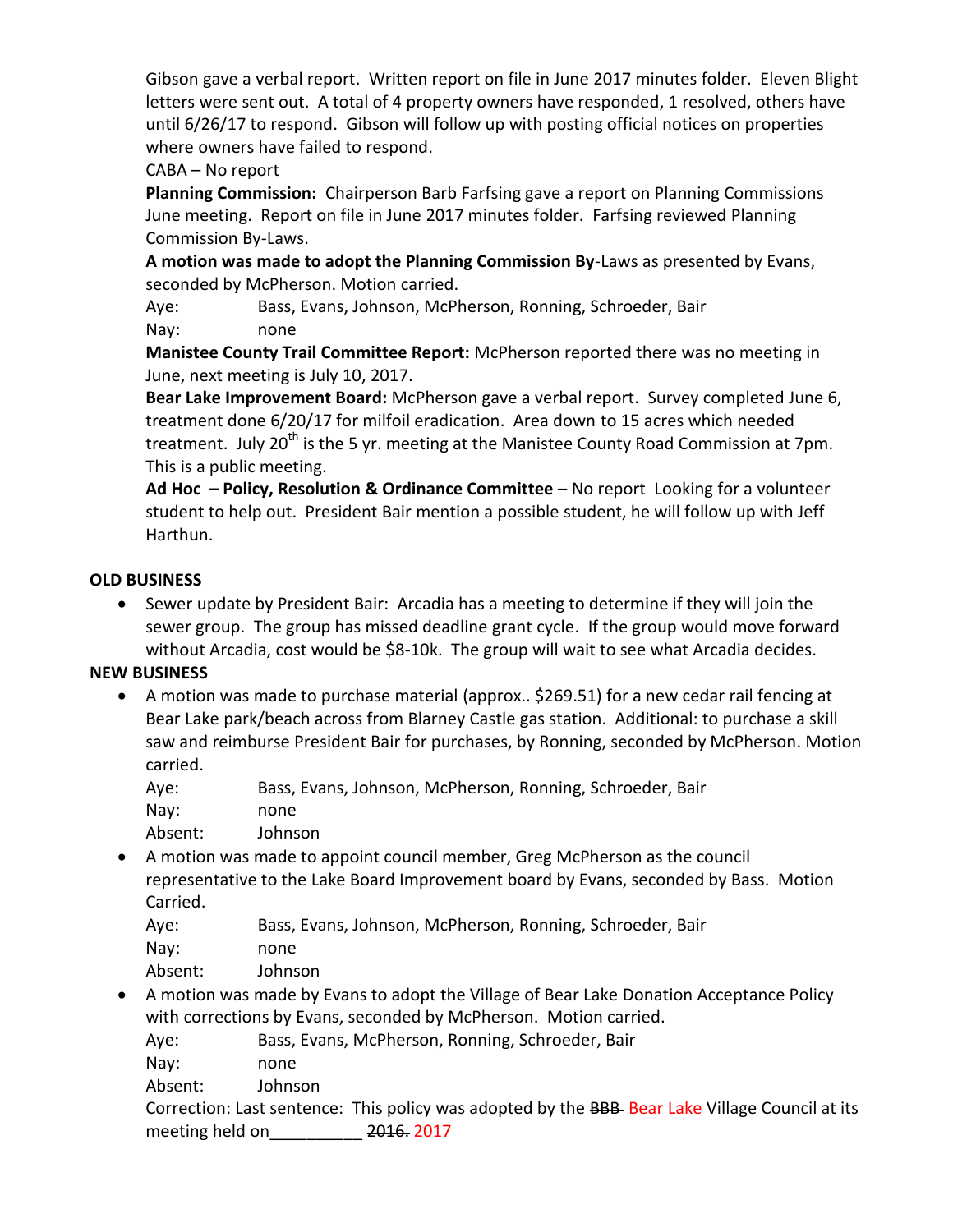- County owned properties
	- o President Bair spoke on Odd Fellows empty lot and possible purchase of it by the village. Property could be re-sold at a later date.

A motion was made to purchase the Manistee County owned Odd Fellows empty lot for approx.. \$3,757.49 (price per Mansitee County Treasurer) by Ronning, seconded by Schroeder. Motion Carried.

Aye: Bass, Evans, McPherson, Ronning, Schroeder, Bair Nay: none Absent: Johnson Purchase would come out of Park Capital Improvement. A motion was made to amend the Park Fund budget to purchase the Odd Fellows empty property by: Increase Capital Outlay to \$4900 by reducing Tree Removal to \$700, Refunds to \$100, Park Improvement to \$1000 and moving these amounts to Capital Outlay by McPherson, seconded by Evans. Motion carried. Aye: Bass, Evans, McPherson, Ronning, Schroeder, Bair Nay: none Absent: Johnson

Follow up on item from Aprils monthly meeting.

o Clerk McPherson gave explanation on millage rate & Headlee Act. Property tax collected cannot go up more than increase rate of inflation. Taxable value goes up, mileage rate goes down. Based on properties sold being uncapped.

#### **COUNCIL COMMENT:**

• None

## **PUBLIC COMMENT:**

- Sean Adams, fire chief, would like to have the fire department exercise and test all fire hydrants in the village, April – September. Sean would oversee the testing/exercise. Council in agreement with Sean's suggestion as long as Sean oversees the testing.
- Myrna Walter wanted an update on the Variety Store building. President Bair reported the building does have asbestos. In order for the building to be safely removed/leveled it will have to be done by a certified demo company and the materials taken to a Level 1 dumpsite. This will result in a higher cost. This will be the Manistee County Treasurer decision.

#### **COMING EVENTS:**

- Village of Bear Lake Community Clean-Up day, June 24, 9am 1pm
- Bear Lake Water Shed Annual Event June 24, 2017 at Bear Lake Bed & Breakfast
- Bear Lake Days July 7-9, 2017

#### **Meeting adjourned at 9:06p.m.**

#### **Note: Council member Johnson left the council meeting at 8pm.**

Respectfully Submitted, Cindi McPherson, Clerk